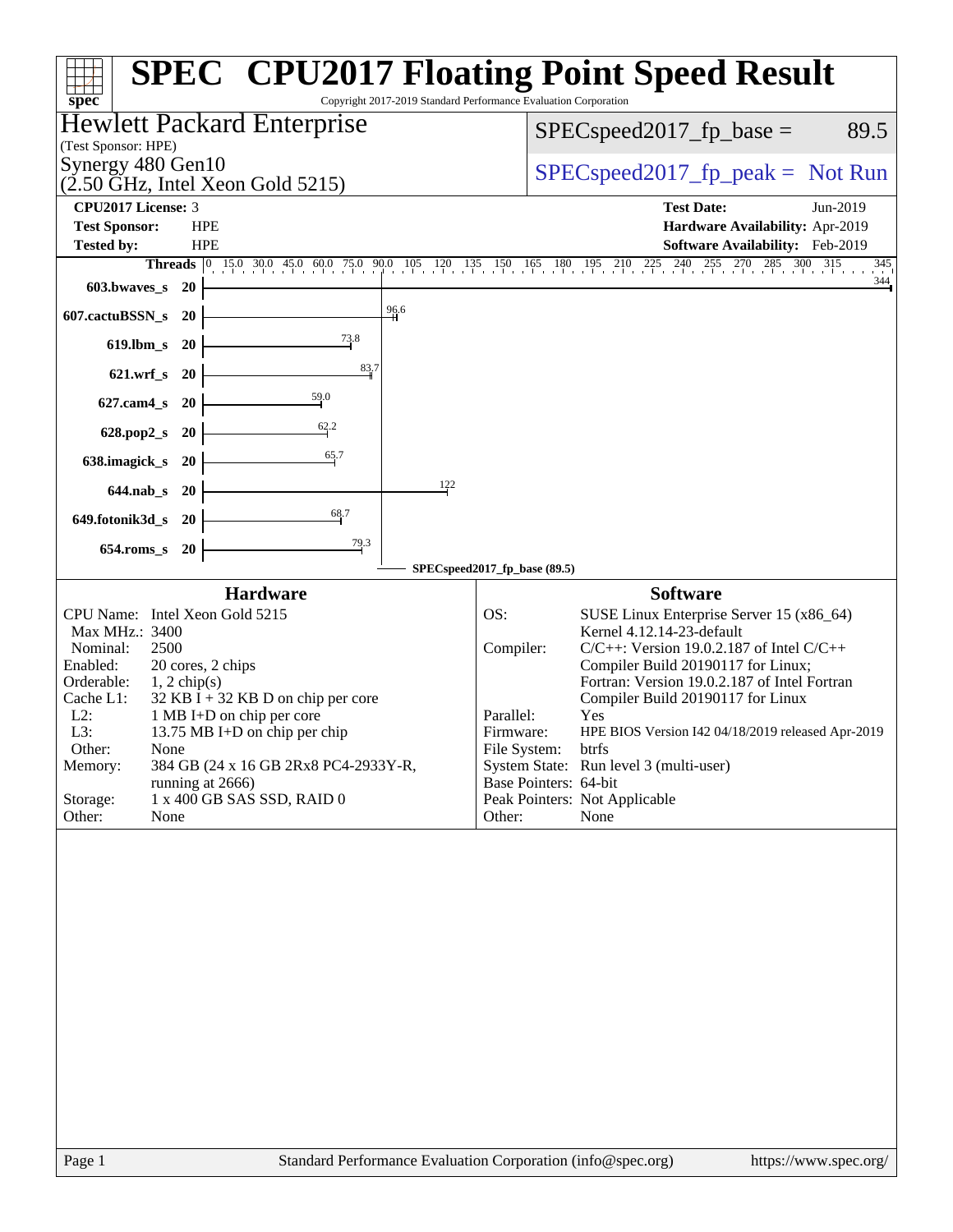### **[SPEC CPU2017 Floating Point Speed Result](http://www.spec.org/auto/cpu2017/Docs/result-fields.html#SPECCPU2017FloatingPointSpeedResult)** Copyright 2017-2019 Standard Performance Evaluation Corporation

### Hewlett Packard Enterprise

### $SPEC speed2017_fp\_base = 89.5$

(Test Sponsor: HPE)

**[spec](http://www.spec.org/)**

(2.50 GHz, Intel Xeon Gold 5215)

Synergy 480 Gen10  $S^{perg}$  [SPECspeed2017\\_fp\\_peak =](http://www.spec.org/auto/cpu2017/Docs/result-fields.html#SPECspeed2017fppeak) Not Run

**[CPU2017 License:](http://www.spec.org/auto/cpu2017/Docs/result-fields.html#CPU2017License)** 3 **[Test Date:](http://www.spec.org/auto/cpu2017/Docs/result-fields.html#TestDate)** Jun-2019 **[Test Sponsor:](http://www.spec.org/auto/cpu2017/Docs/result-fields.html#TestSponsor)** HPE **[Hardware Availability:](http://www.spec.org/auto/cpu2017/Docs/result-fields.html#HardwareAvailability)** Apr-2019 **[Tested by:](http://www.spec.org/auto/cpu2017/Docs/result-fields.html#Testedby)** HPE **[Software Availability:](http://www.spec.org/auto/cpu2017/Docs/result-fields.html#SoftwareAvailability)** Feb-2019

### **[Results Table](http://www.spec.org/auto/cpu2017/Docs/result-fields.html#ResultsTable)**

|                                    | <b>Base</b>    |                |                |                |       | <b>Peak</b>    |       |                |                |              |                |              |                |              |
|------------------------------------|----------------|----------------|----------------|----------------|-------|----------------|-------|----------------|----------------|--------------|----------------|--------------|----------------|--------------|
| <b>Benchmark</b>                   | <b>Threads</b> | <b>Seconds</b> | Ratio          | <b>Seconds</b> | Ratio | <b>Seconds</b> | Ratio | <b>Threads</b> | <b>Seconds</b> | <b>Ratio</b> | <b>Seconds</b> | <b>Ratio</b> | <b>Seconds</b> | <b>Ratio</b> |
| 603.bwayes s                       | 20             | 171            | 344            | 171            | 344   | 172            | 344   |                |                |              |                |              |                |              |
| 607.cactuBSSN s                    | 20             | 176            | 94.9           | 173            | 96.6  | 172            | 96.8  |                |                |              |                |              |                |              |
| $619.$ lbm $_s$                    | 20             | 71.0           | 73.8           | 70.9           | 73.9  | 71.3           | 73.5  |                |                |              |                |              |                |              |
| $621.wrf$ s                        | 20             | 159            | 83.3           | 157            | 84.3  | 158            | 83.7  |                |                |              |                |              |                |              |
| $627$ .cam $4$ <sub>-S</sub>       | 20             | 150            | 58.9           | 150            | 59.1  | 150            | 59.0  |                |                |              |                |              |                |              |
| $628.pop2_s$                       | 20             | 191            | 62.2           | 191            | 62.2  | 191            | 62.3  |                |                |              |                |              |                |              |
| 638.imagick_s                      | 20             | 220            | 65.6           | 219            | 65.8  | 219            | 65.7  |                |                |              |                |              |                |              |
| $644$ .nab s                       | 20             | 143            | 122            | 143            | 122   | <u>143</u>     | 122   |                |                |              |                |              |                |              |
| 649.fotonik3d s                    | 20             | <u>133</u>     | 68.7           | 133            | 68.6  | 132            | 68.9  |                |                |              |                |              |                |              |
| $654$ .roms s                      | 20             | <u> 199</u>    | 79.3           | 199            | 79.2  | 198            | 79.4  |                |                |              |                |              |                |              |
| $SPEC speed2017$ fp base =<br>89.5 |                |                |                |                |       |                |       |                |                |              |                |              |                |              |
| $SPECspeed2017$ fp peak =          |                |                | <b>Not Run</b> |                |       |                |       |                |                |              |                |              |                |              |

Results appear in the [order in which they were run.](http://www.spec.org/auto/cpu2017/Docs/result-fields.html#RunOrder) Bold underlined text [indicates a median measurement](http://www.spec.org/auto/cpu2017/Docs/result-fields.html#Median).

### **[Operating System Notes](http://www.spec.org/auto/cpu2017/Docs/result-fields.html#OperatingSystemNotes)**

 Stack size set to unlimited using "ulimit -s unlimited" Transparent Huge Pages enabled by default Prior to runcpu invocation Filesystem page cache synced and cleared with: sync; echo 3 > /proc/sys/vm/drop\_caches

### **[General Notes](http://www.spec.org/auto/cpu2017/Docs/result-fields.html#GeneralNotes)**

Environment variables set by runcpu before the start of the run: KMP\_AFFINITY = "granularity=core,compact" LD\_LIBRARY\_PATH = "/home/cpu2017\_u2/lib/ia32:/home/cpu2017\_u2/lib/intel64" OMP\_STACKSIZE = "192M"

 Binaries compiled on a system with 1x Intel Core i9-7900X CPU + 32GB RAM memory using Redhat Enterprise Linux 7.5 NA: The test sponsor attests, as of date of publication, that CVE-2017-5754 (Meltdown) is mitigated in the system as tested and documented. Yes: The test sponsor attests, as of date of publication, that CVE-2017-5753 (Spectre variant 1) is mitigated in the system as tested and documented. Yes: The test sponsor attests, as of date of publication, that CVE-2017-5715 (Spectre variant 2) is mitigated in the system as tested and documented.

### **[Platform Notes](http://www.spec.org/auto/cpu2017/Docs/result-fields.html#PlatformNotes)**

BIOS Configuration: Hyper-Threading set to Disabled Thermal Configuration set to Maximum Cooling

**(Continued on next page)**

Page 2 Standard Performance Evaluation Corporation [\(info@spec.org\)](mailto:info@spec.org) <https://www.spec.org/>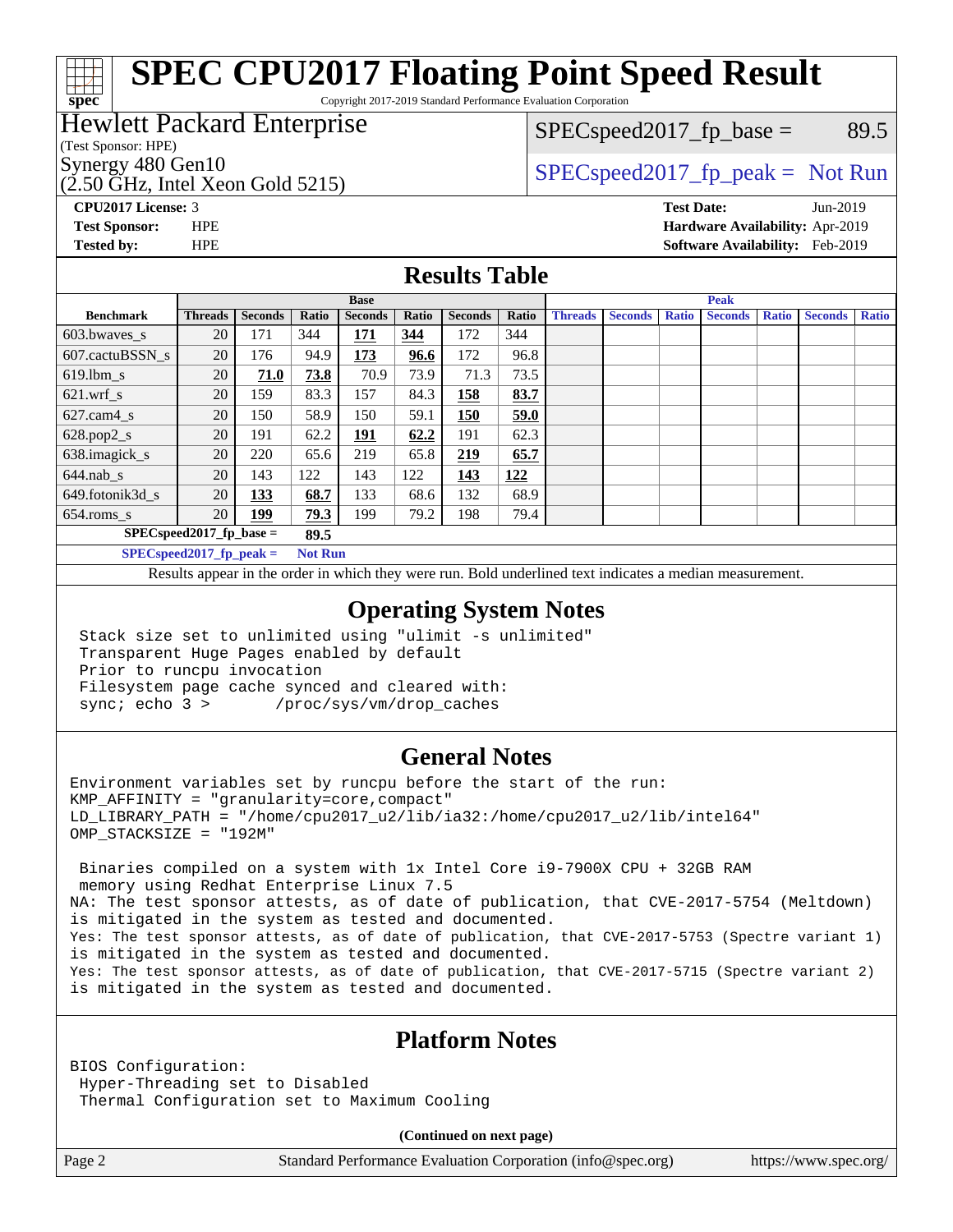## **[SPEC CPU2017 Floating Point Speed Result](http://www.spec.org/auto/cpu2017/Docs/result-fields.html#SPECCPU2017FloatingPointSpeedResult)**

Copyright 2017-2019 Standard Performance Evaluation Corporation

### Hewlett Packard Enterprise

 $SPEC speed2017<sub>fp</sub> base = 89.5$ 

### (Test Sponsor: HPE)

(2.50 GHz, Intel Xeon Gold 5215)

Synergy 480 Gen10  $S^{perg}$  [SPECspeed2017\\_fp\\_peak =](http://www.spec.org/auto/cpu2017/Docs/result-fields.html#SPECspeed2017fppeak) Not Run

**[spec](http://www.spec.org/)**

**[CPU2017 License:](http://www.spec.org/auto/cpu2017/Docs/result-fields.html#CPU2017License)** 3 **[Test Date:](http://www.spec.org/auto/cpu2017/Docs/result-fields.html#TestDate)** Jun-2019 **[Test Sponsor:](http://www.spec.org/auto/cpu2017/Docs/result-fields.html#TestSponsor)** HPE **[Hardware Availability:](http://www.spec.org/auto/cpu2017/Docs/result-fields.html#HardwareAvailability)** Apr-2019 **[Tested by:](http://www.spec.org/auto/cpu2017/Docs/result-fields.html#Testedby)** HPE **[Software Availability:](http://www.spec.org/auto/cpu2017/Docs/result-fields.html#SoftwareAvailability)** Feb-2019

### **[Platform Notes \(Continued\)](http://www.spec.org/auto/cpu2017/Docs/result-fields.html#PlatformNotes)**

Page 3 Standard Performance Evaluation Corporation [\(info@spec.org\)](mailto:info@spec.org) <https://www.spec.org/> Memory Patrol Scrubbing set to Disabled LLC Prefetch set to Enabled LLC Dead Line Allocation set to Disabled Enhanced Processor Performance set to Enabled Workload Profile set to General Peak Frequency Compute Energy/Performance Bias set to Balanced Power Workload Profile set to Custom Numa Group Size Optimization set to Flat Intel UPI Link Power Management set to Enabled Sysinfo program /home/cpu2017\_u2/bin/sysinfo Rev: r5974 of 2018-05-19 9bcde8f2999c33d61f64985e45859ea9 running on sy480g10-2 Sat Jun 15 07:04:10 2019 SUT (System Under Test) info as seen by some common utilities. For more information on this section, see <https://www.spec.org/cpu2017/Docs/config.html#sysinfo> From /proc/cpuinfo model name : Intel(R) Xeon(R) Gold 5215 CPU @ 2.50GHz 2 "physical id"s (chips) 20 "processors" cores, siblings (Caution: counting these is hw and system dependent. The following excerpts from /proc/cpuinfo might not be reliable. Use with caution.) cpu cores : 10 siblings : 10 physical 0: cores 0 1 2 3 4 8 9 10 11 12 physical 1: cores 0 1 2 3 4 8 9 10 11 12 From lscpu: Architecture: x86\_64 CPU op-mode(s): 32-bit, 64-bit Byte Order: Little Endian  $CPU(s):$  20 On-line CPU(s) list: 0-19 Thread(s) per core: 1 Core(s) per socket: 10 Socket(s): 2 NUMA node(s): 2 Vendor ID: GenuineIntel CPU family: 6 Model: 85 Model name: Intel(R) Xeon(R) Gold 5215 CPU @ 2.50GHz Stepping: 6 CPU MHz: 2500.000 BogoMIPS: 5000.00 Virtualization: VT-x L1d cache: 32K **(Continued on next page)**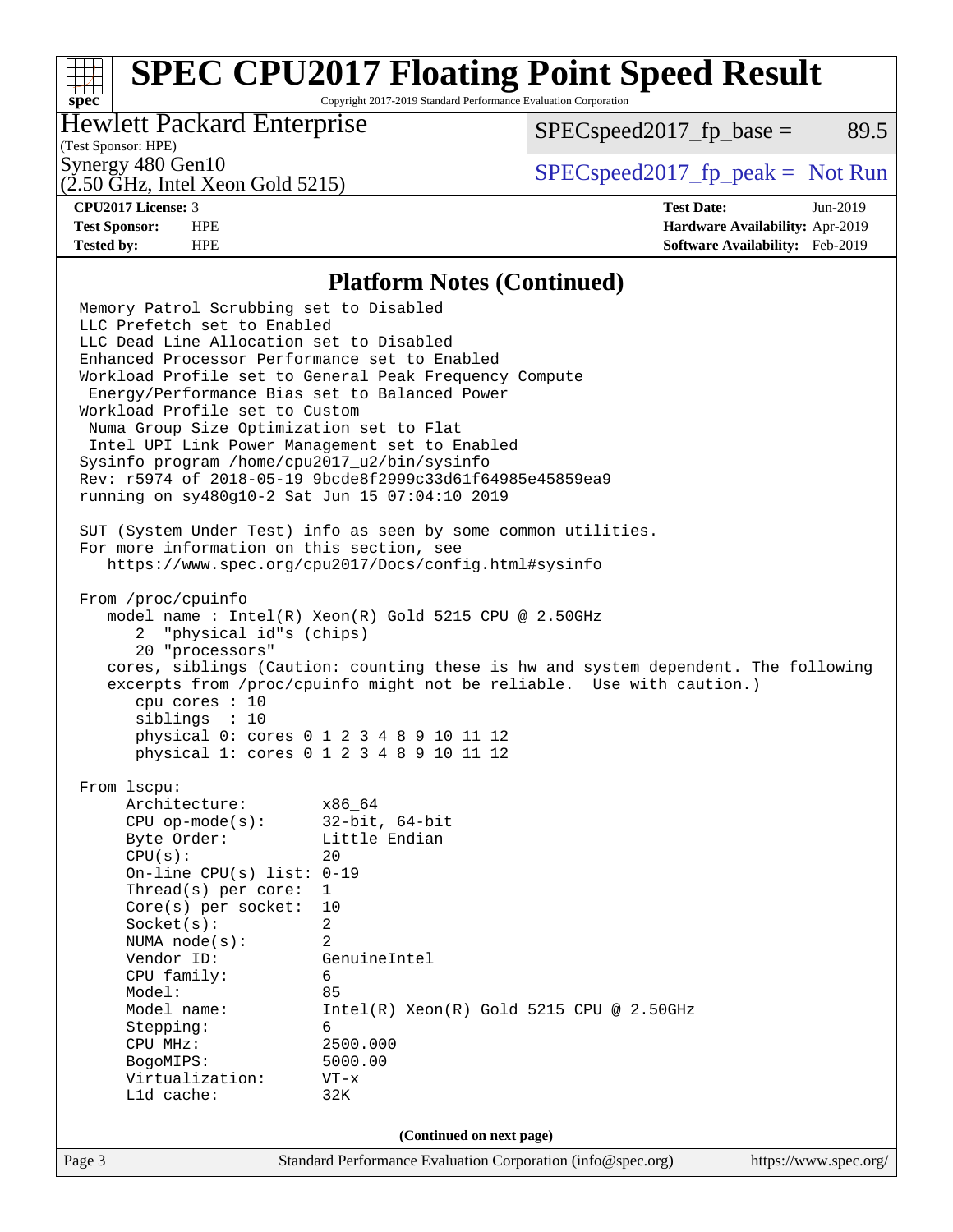### **[spec](http://www.spec.org/) [SPEC CPU2017 Floating Point Speed Result](http://www.spec.org/auto/cpu2017/Docs/result-fields.html#SPECCPU2017FloatingPointSpeedResult)** Copyright 2017-2019 Standard Performance Evaluation Corporation (Test Sponsor: HPE) Hewlett Packard Enterprise (2.50 GHz, Intel Xeon Gold 5215) Synergy 480 Gen10  $S^{per}$  [SPECspeed2017\\_fp\\_peak =](http://www.spec.org/auto/cpu2017/Docs/result-fields.html#SPECspeed2017fppeak) Not Run  $SPEC speed2017_fp\_base = 89.5$ **[CPU2017 License:](http://www.spec.org/auto/cpu2017/Docs/result-fields.html#CPU2017License)** 3 **[Test Date:](http://www.spec.org/auto/cpu2017/Docs/result-fields.html#TestDate)** Jun-2019 **[Test Sponsor:](http://www.spec.org/auto/cpu2017/Docs/result-fields.html#TestSponsor)** HPE **[Hardware Availability:](http://www.spec.org/auto/cpu2017/Docs/result-fields.html#HardwareAvailability)** Apr-2019 **[Tested by:](http://www.spec.org/auto/cpu2017/Docs/result-fields.html#Testedby)** HPE **[Software Availability:](http://www.spec.org/auto/cpu2017/Docs/result-fields.html#SoftwareAvailability)** Feb-2019 **[Platform Notes \(Continued\)](http://www.spec.org/auto/cpu2017/Docs/result-fields.html#PlatformNotes)** L1i cache: 32K L2 cache: 1024K L3 cache: 14080K NUMA node0 CPU(s): 0-9 NUMA node1 CPU(s): 10-19 Flags: fpu vme de pse tsc msr pae mce cx8 apic sep mtrr pge mca cmov pat pse36 clflush dts acpi mmx fxsr sse sse2 ss ht tm pbe syscall nx pdpe1gb rdtscp lm constant\_tsc art arch\_perfmon pebs bts rep\_good nopl xtopology nonstop\_tsc cpuid aperfmperf tsc\_known\_freq pni pclmulqdq dtes64 monitor ds\_cpl vmx smx est tm2 ssse3 sdbg fma cx16 xtpr pdcm pcid dca sse4\_1 sse4\_2 x2apic movbe popcnt tsc\_deadline\_timer aes xsave avx f16c rdrand lahf\_lm abm 3dnowprefetch cpuid\_fault epb cat\_l3 cdp\_l3 invpcid\_single intel\_ppin mba tpr\_shadow vnmi flexpriority ept vpid fsgsbase tsc\_adjust bmi1 hle avx2 smep bmi2 erms invpcid rtm cqm mpx rdt\_a avx512f avx512dq rdseed adx smap clflushopt clwb intel\_pt avx512cd avx512bw avx512vl xsaveopt xsavec xgetbv1 xsaves cqm\_llc cqm\_occup\_llc cqm\_mbm\_total cqm\_mbm\_local ibpb ibrs stibp dtherm ida arat pln pts pku ospke avx512\_vnni arch\_capabilities ssbd /proc/cpuinfo cache data cache size : 14080 KB From numactl --hardware WARNING: a numactl 'node' might or might not correspond to a physical chip. available: 2 nodes (0-1) node 0 cpus: 0 1 2 3 4 5 6 7 8 9 node 0 size: 193019 MB node 0 free: 192569 MB node 1 cpus: 10 11 12 13 14 15 16 17 18 19 node 1 size: 193336 MB node 1 free: 193027 MB node distances: node 0 1 0: 10 21 1: 21 10 From /proc/meminfo MemTotal: 395628828 kB HugePages\_Total: 0 Hugepagesize: 2048 kB From /etc/\*release\* /etc/\*version\* os-release: NAME="SLES" VERSION="15" VERSION\_ID="15" PRETTY\_NAME="SUSE Linux Enterprise Server 15" ID="sles" ID\_LIKE="suse" **(Continued on next page)**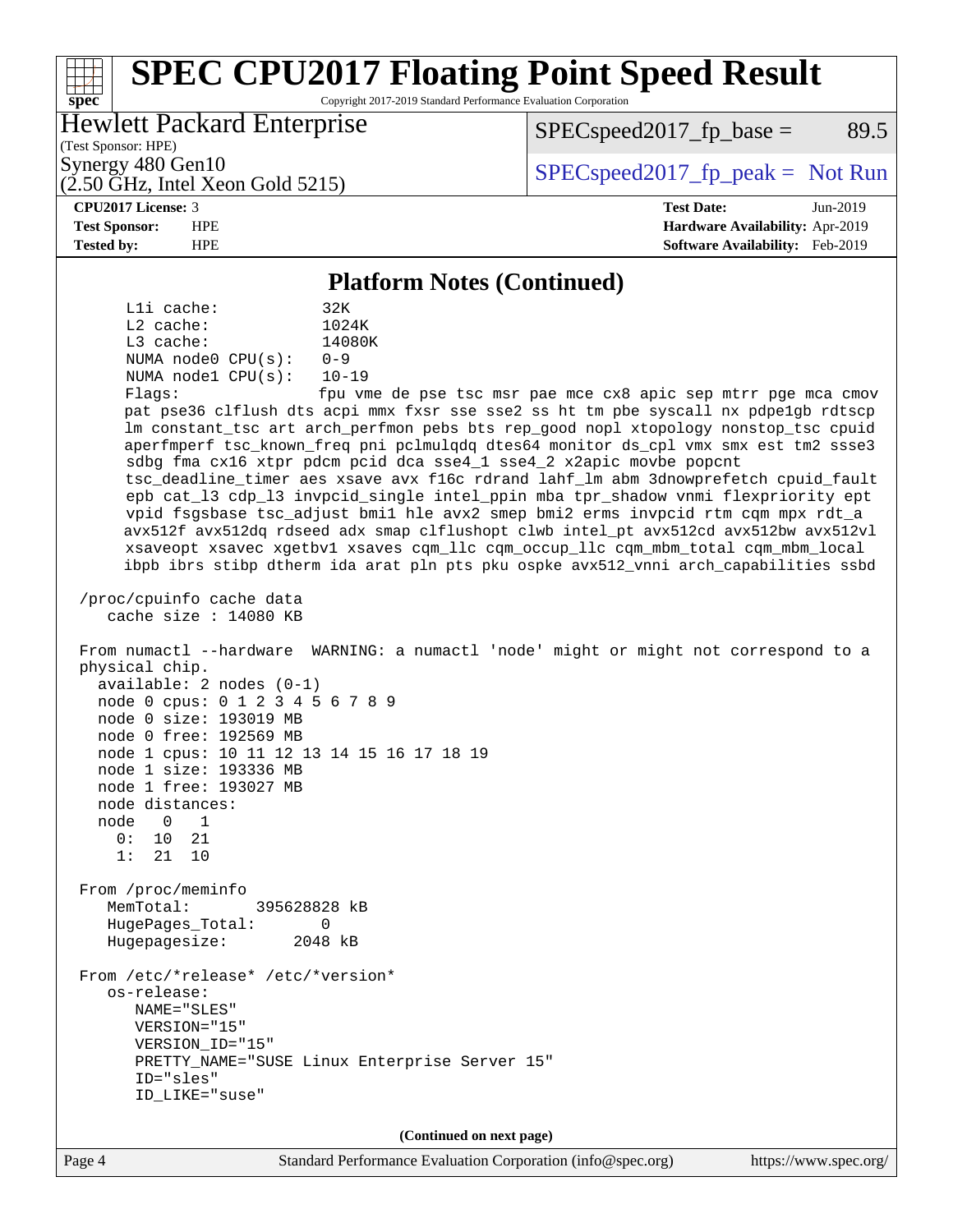### **[spec](http://www.spec.org/) [SPEC CPU2017 Floating Point Speed Result](http://www.spec.org/auto/cpu2017/Docs/result-fields.html#SPECCPU2017FloatingPointSpeedResult)** Copyright 2017-2019 Standard Performance Evaluation Corporation (Test Sponsor: HPE) Hewlett Packard Enterprise  $(2.50 \text{ GHz}, \text{Intel Xeon}$  Gold 5215) Synergy 480 Gen10  $S^{per}$  [SPECspeed2017\\_fp\\_peak =](http://www.spec.org/auto/cpu2017/Docs/result-fields.html#SPECspeed2017fppeak) Not Run  $SPEC speed2017_fp\_base = 89.5$ **[CPU2017 License:](http://www.spec.org/auto/cpu2017/Docs/result-fields.html#CPU2017License)** 3 **[Test Date:](http://www.spec.org/auto/cpu2017/Docs/result-fields.html#TestDate)** Jun-2019 **[Test Sponsor:](http://www.spec.org/auto/cpu2017/Docs/result-fields.html#TestSponsor)** HPE **[Hardware Availability:](http://www.spec.org/auto/cpu2017/Docs/result-fields.html#HardwareAvailability)** Apr-2019 **[Tested by:](http://www.spec.org/auto/cpu2017/Docs/result-fields.html#Testedby)** HPE **[Software Availability:](http://www.spec.org/auto/cpu2017/Docs/result-fields.html#SoftwareAvailability)** Feb-2019 **[Platform Notes \(Continued\)](http://www.spec.org/auto/cpu2017/Docs/result-fields.html#PlatformNotes)** ANSI\_COLOR="0;32" CPE\_NAME="cpe:/o:suse:sles:15" uname -a: Linux sy480g10-2 4.12.14-23-default #1 SMP Tue May 29 21:04:44 UTC 2018 (cd0437b) x86\_64 x86\_64 x86\_64 GNU/Linux Kernel self-reported vulnerability status: CVE-2017-5754 (Meltdown): Not affected CVE-2017-5753 (Spectre variant 1): Mitigation: \_\_user pointer sanitization CVE-2017-5715 (Spectre variant 2): Mitigation: Indirect Branch Restricted Speculation, IBPB, IBRS\_FW run-level 3 Jun 15 07:01 SPEC is set to: /home/cpu2017\_u2 Filesystem Type Size Used Avail Use% Mounted on /dev/sdb2 btrfs 371G 92G 278G 25% /home Additional information from dmidecode follows. WARNING: Use caution when you interpret this section. The 'dmidecode' program reads system data which is "intended to allow hardware to be accurately determined", but the intent may not be met, as there are frequent changes to hardware, firmware, and the "DMTF SMBIOS" standard. BIOS HPE I42 04/18/2019 Memory: 24x UNKNOWN NOT AVAILABLE 16 GB 2 rank 2933, configured at 2666 (End of data from sysinfo program) **[Compiler Version Notes](http://www.spec.org/auto/cpu2017/Docs/result-fields.html#CompilerVersionNotes)** ============================================================================== CC 619.lbm\_s(base) 638.imagick\_s(base) 644.nab\_s(base) ------------------------------------------------------------------------------ Intel(R) C Intel(R) 64 Compiler for applications running on Intel(R)  $64$ , Version 19.0.2.187 Build 20190117 Copyright (C) 1985-2019 Intel Corporation. All rights reserved. ------------------------------------------------------------------------------ ============================================================================== FC 607.cactuBSSN\_s(base) ------------------------------------------------------------------------------ Intel(R) C++ Intel(R) 64 Compiler for applications running on Intel(R) 64, Version 19.0.2.187 Build 20190117 Copyright (C) 1985-2019 Intel Corporation. All rights reserved. **(Continued on next page)**

| Page 5<br>Standard Performance Evaluation Corporation (info@spec.org)<br>https://www.spec.org/ |
|------------------------------------------------------------------------------------------------|
|------------------------------------------------------------------------------------------------|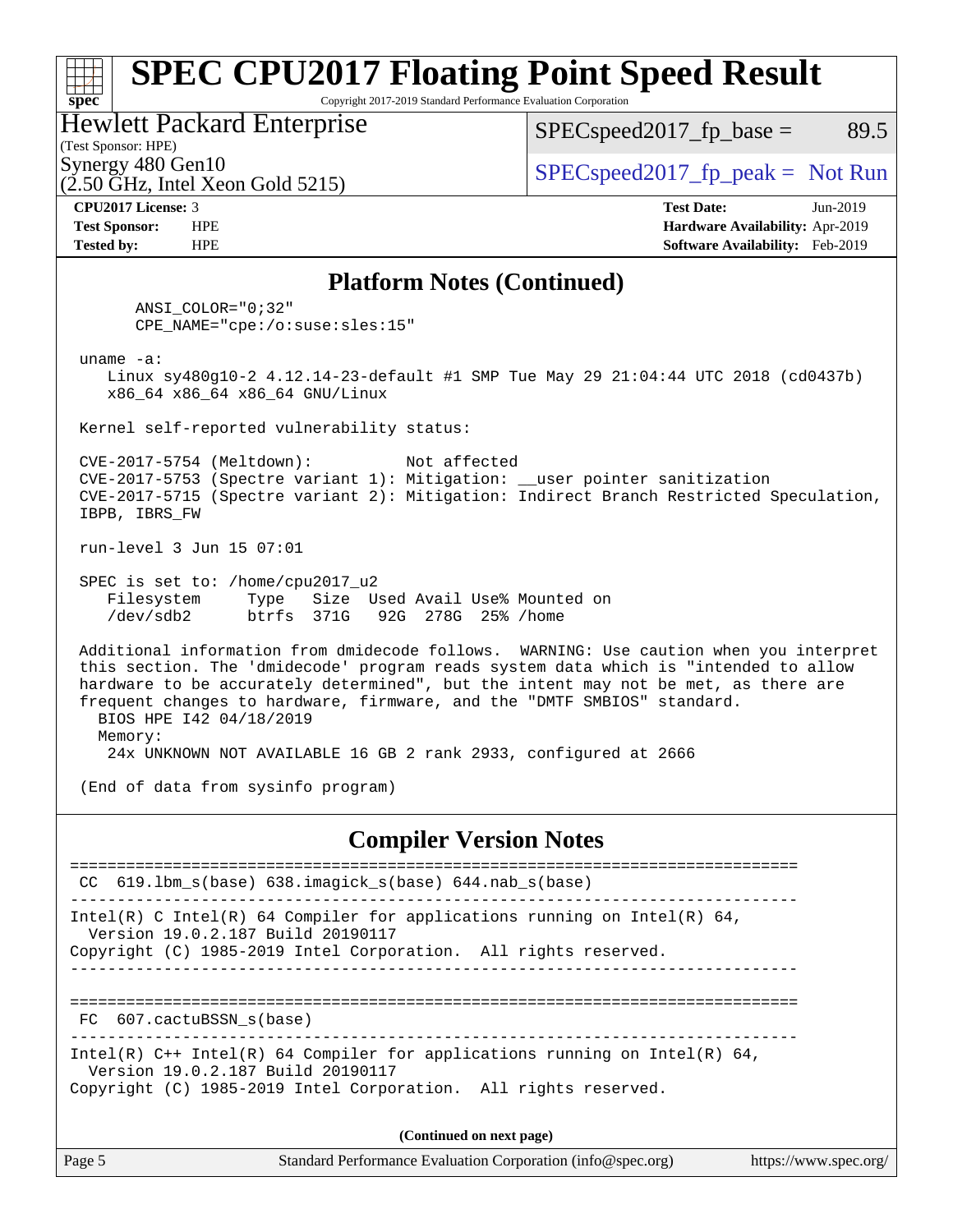# **[spec](http://www.spec.org/)**

# **[SPEC CPU2017 Floating Point Speed Result](http://www.spec.org/auto/cpu2017/Docs/result-fields.html#SPECCPU2017FloatingPointSpeedResult)**

Copyright 2017-2019 Standard Performance Evaluation Corporation

Hewlett Packard Enterprise

 $(2.50 \text{ GHz}, \text{Intel Xeon Gold } 5215)$ 

 $SPEC speed2017_fp\_base = 89.5$ 

(Test Sponsor: HPE)

Synergy 480 Gen10<br>  $SPEC speed2017<sub>rfp</sub> peak = Not Run$ 

**[CPU2017 License:](http://www.spec.org/auto/cpu2017/Docs/result-fields.html#CPU2017License)** 3 **[Test Date:](http://www.spec.org/auto/cpu2017/Docs/result-fields.html#TestDate)** Jun-2019 **[Test Sponsor:](http://www.spec.org/auto/cpu2017/Docs/result-fields.html#TestSponsor)** HPE **[Hardware Availability:](http://www.spec.org/auto/cpu2017/Docs/result-fields.html#HardwareAvailability)** Apr-2019 **[Tested by:](http://www.spec.org/auto/cpu2017/Docs/result-fields.html#Testedby)** HPE **[Software Availability:](http://www.spec.org/auto/cpu2017/Docs/result-fields.html#SoftwareAvailability)** Feb-2019

### **[Compiler Version Notes \(Continued\)](http://www.spec.org/auto/cpu2017/Docs/result-fields.html#CompilerVersionNotes)**

| Intel(R) C Intel(R) 64 Compiler for applications running on Intel(R) 64,<br>Version 19.0.2.187 Build 20190117<br>Copyright (C) 1985-2019 Intel Corporation. All rights reserved.<br>$Intel(R)$ Fortran Intel(R) 64 Compiler for applications running on Intel(R)<br>64, Version 19.0.2.187 Build 20190117 |  |  |  |  |  |  |  |
|-----------------------------------------------------------------------------------------------------------------------------------------------------------------------------------------------------------------------------------------------------------------------------------------------------------|--|--|--|--|--|--|--|
| Copyright (C) 1985-2019 Intel Corporation. All rights reserved.                                                                                                                                                                                                                                           |  |  |  |  |  |  |  |
|                                                                                                                                                                                                                                                                                                           |  |  |  |  |  |  |  |
| 603.bwaves s(base) 649.fotonik3d s(base) 654.roms s(base)<br>FC                                                                                                                                                                                                                                           |  |  |  |  |  |  |  |
| Intel(R) Fortran Intel(R) 64 Compiler for applications running on Intel(R)<br>64, Version 19.0.2.187 Build 20190117<br>Copyright (C) 1985-2019 Intel Corporation. All rights reserved.                                                                                                                    |  |  |  |  |  |  |  |
|                                                                                                                                                                                                                                                                                                           |  |  |  |  |  |  |  |
| CC $621.$ wrf $s(base)$ $627.$ cam4 $s(base)$ $628.$ pop2 $s(base)$                                                                                                                                                                                                                                       |  |  |  |  |  |  |  |
| Intel(R) Fortran Intel(R) 64 Compiler for applications running on Intel(R)<br>64, Version 19.0.2.187 Build 20190117<br>Copyright (C) 1985-2019 Intel Corporation. All rights reserved.                                                                                                                    |  |  |  |  |  |  |  |
| Intel(R) C Intel(R) 64 Compiler for applications running on Intel(R) 64,<br>Version 19.0.2.187 Build 20190117                                                                                                                                                                                             |  |  |  |  |  |  |  |
| Copyright (C) 1985-2019 Intel Corporation. All rights reserved.                                                                                                                                                                                                                                           |  |  |  |  |  |  |  |
|                                                                                                                                                                                                                                                                                                           |  |  |  |  |  |  |  |

### **[Base Compiler Invocation](http://www.spec.org/auto/cpu2017/Docs/result-fields.html#BaseCompilerInvocation)**

[C benchmarks](http://www.spec.org/auto/cpu2017/Docs/result-fields.html#Cbenchmarks):  $\text{icc}$  -m64 -std=c11 [Fortran benchmarks](http://www.spec.org/auto/cpu2017/Docs/result-fields.html#Fortranbenchmarks): [ifort -m64](http://www.spec.org/cpu2017/results/res2019q3/cpu2017-20190709-16108.flags.html#user_FCbase_intel_ifort_64bit_24f2bb282fbaeffd6157abe4f878425411749daecae9a33200eee2bee2fe76f3b89351d69a8130dd5949958ce389cf37ff59a95e7a40d588e8d3a57e0c3fd751) [Benchmarks using both Fortran and C](http://www.spec.org/auto/cpu2017/Docs/result-fields.html#BenchmarksusingbothFortranandC): [ifort -m64](http://www.spec.org/cpu2017/results/res2019q3/cpu2017-20190709-16108.flags.html#user_CC_FCbase_intel_ifort_64bit_24f2bb282fbaeffd6157abe4f878425411749daecae9a33200eee2bee2fe76f3b89351d69a8130dd5949958ce389cf37ff59a95e7a40d588e8d3a57e0c3fd751) [icc -m64 -std=c11](http://www.spec.org/cpu2017/results/res2019q3/cpu2017-20190709-16108.flags.html#user_CC_FCbase_intel_icc_64bit_c11_33ee0cdaae7deeeab2a9725423ba97205ce30f63b9926c2519791662299b76a0318f32ddfffdc46587804de3178b4f9328c46fa7c2b0cd779d7a61945c91cd35) [Benchmarks using Fortran, C, and C++:](http://www.spec.org/auto/cpu2017/Docs/result-fields.html#BenchmarksusingFortranCandCXX) [icpc -m64](http://www.spec.org/cpu2017/results/res2019q3/cpu2017-20190709-16108.flags.html#user_CC_CXX_FCbase_intel_icpc_64bit_4ecb2543ae3f1412ef961e0650ca070fec7b7afdcd6ed48761b84423119d1bf6bdf5cad15b44d48e7256388bc77273b966e5eb805aefd121eb22e9299b2ec9d9) [icc -m64 -std=c11](http://www.spec.org/cpu2017/results/res2019q3/cpu2017-20190709-16108.flags.html#user_CC_CXX_FCbase_intel_icc_64bit_c11_33ee0cdaae7deeeab2a9725423ba97205ce30f63b9926c2519791662299b76a0318f32ddfffdc46587804de3178b4f9328c46fa7c2b0cd779d7a61945c91cd35) [ifort -m64](http://www.spec.org/cpu2017/results/res2019q3/cpu2017-20190709-16108.flags.html#user_CC_CXX_FCbase_intel_ifort_64bit_24f2bb282fbaeffd6157abe4f878425411749daecae9a33200eee2bee2fe76f3b89351d69a8130dd5949958ce389cf37ff59a95e7a40d588e8d3a57e0c3fd751)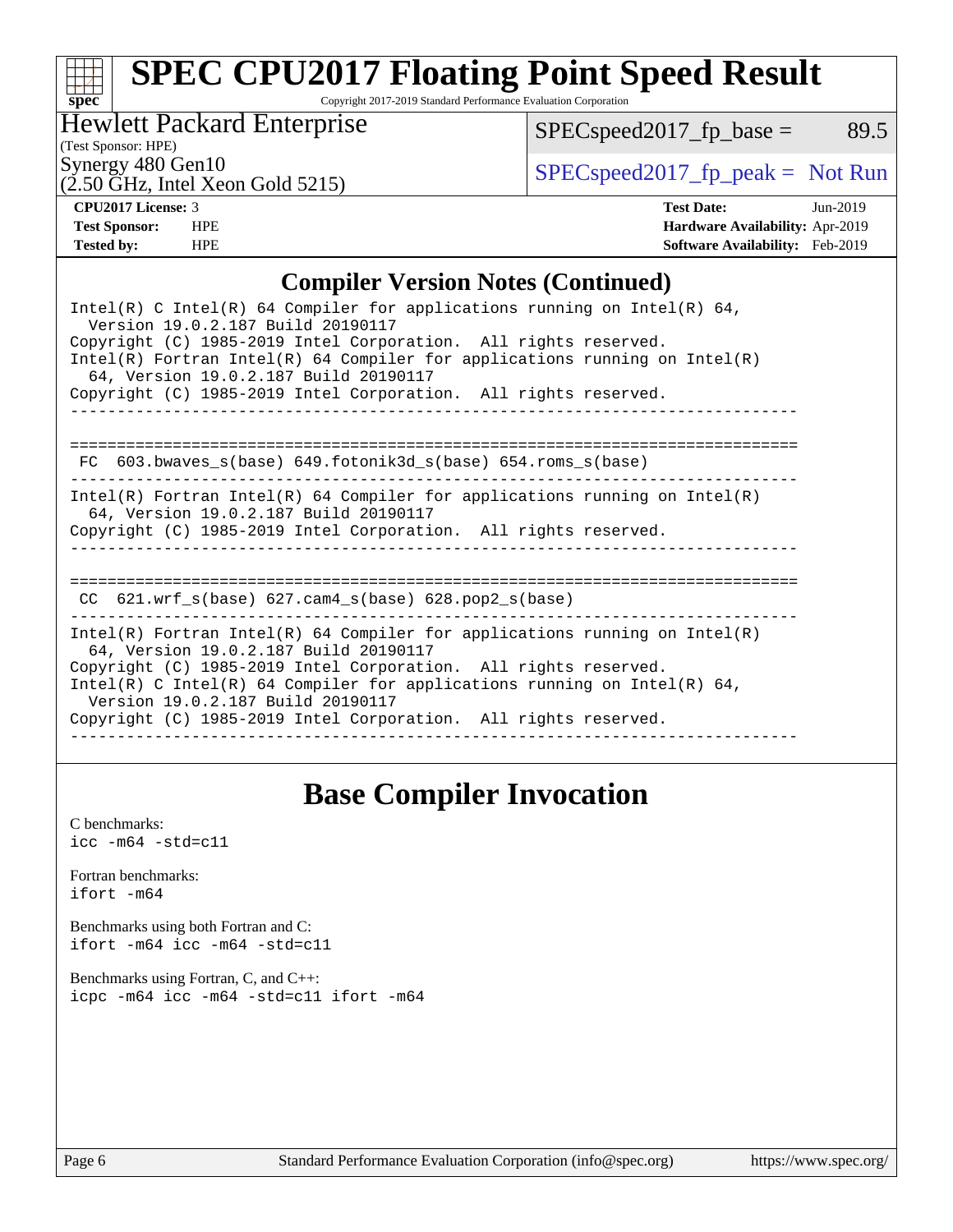# **[SPEC CPU2017 Floating Point Speed Result](http://www.spec.org/auto/cpu2017/Docs/result-fields.html#SPECCPU2017FloatingPointSpeedResult)**

Copyright 2017-2019 Standard Performance Evaluation Corporation

### Hewlett Packard Enterprise

 $SPEC speed2017<sub>fp</sub> base = 89.5$ 

### (Test Sponsor: HPE)

(2.50 GHz, Intel Xeon Gold 5215)

Synergy 480 Gen10  $S^{per}$  [SPECspeed2017\\_fp\\_peak =](http://www.spec.org/auto/cpu2017/Docs/result-fields.html#SPECspeed2017fppeak) Not Run

**[spec](http://www.spec.org/)**

**[CPU2017 License:](http://www.spec.org/auto/cpu2017/Docs/result-fields.html#CPU2017License)** 3 **[Test Date:](http://www.spec.org/auto/cpu2017/Docs/result-fields.html#TestDate)** Jun-2019 **[Test Sponsor:](http://www.spec.org/auto/cpu2017/Docs/result-fields.html#TestSponsor)** HPE **[Hardware Availability:](http://www.spec.org/auto/cpu2017/Docs/result-fields.html#HardwareAvailability)** Apr-2019 **[Tested by:](http://www.spec.org/auto/cpu2017/Docs/result-fields.html#Testedby)** HPE **[Software Availability:](http://www.spec.org/auto/cpu2017/Docs/result-fields.html#SoftwareAvailability)** Feb-2019

### **[Base Portability Flags](http://www.spec.org/auto/cpu2017/Docs/result-fields.html#BasePortabilityFlags)**

 603.bwaves\_s: [-DSPEC\\_LP64](http://www.spec.org/cpu2017/results/res2019q3/cpu2017-20190709-16108.flags.html#suite_basePORTABILITY603_bwaves_s_DSPEC_LP64) 607.cactuBSSN\_s: [-DSPEC\\_LP64](http://www.spec.org/cpu2017/results/res2019q3/cpu2017-20190709-16108.flags.html#suite_basePORTABILITY607_cactuBSSN_s_DSPEC_LP64) 619.lbm\_s: [-DSPEC\\_LP64](http://www.spec.org/cpu2017/results/res2019q3/cpu2017-20190709-16108.flags.html#suite_basePORTABILITY619_lbm_s_DSPEC_LP64) 621.wrf\_s: [-DSPEC\\_LP64](http://www.spec.org/cpu2017/results/res2019q3/cpu2017-20190709-16108.flags.html#suite_basePORTABILITY621_wrf_s_DSPEC_LP64) [-DSPEC\\_CASE\\_FLAG](http://www.spec.org/cpu2017/results/res2019q3/cpu2017-20190709-16108.flags.html#b621.wrf_s_baseCPORTABILITY_DSPEC_CASE_FLAG) [-convert big\\_endian](http://www.spec.org/cpu2017/results/res2019q3/cpu2017-20190709-16108.flags.html#user_baseFPORTABILITY621_wrf_s_convert_big_endian_c3194028bc08c63ac5d04de18c48ce6d347e4e562e8892b8bdbdc0214820426deb8554edfa529a3fb25a586e65a3d812c835984020483e7e73212c4d31a38223) 627.cam4\_s: [-DSPEC\\_LP64](http://www.spec.org/cpu2017/results/res2019q3/cpu2017-20190709-16108.flags.html#suite_basePORTABILITY627_cam4_s_DSPEC_LP64) [-DSPEC\\_CASE\\_FLAG](http://www.spec.org/cpu2017/results/res2019q3/cpu2017-20190709-16108.flags.html#b627.cam4_s_baseCPORTABILITY_DSPEC_CASE_FLAG) 628.pop2\_s: [-DSPEC\\_LP64](http://www.spec.org/cpu2017/results/res2019q3/cpu2017-20190709-16108.flags.html#suite_basePORTABILITY628_pop2_s_DSPEC_LP64) [-DSPEC\\_CASE\\_FLAG](http://www.spec.org/cpu2017/results/res2019q3/cpu2017-20190709-16108.flags.html#b628.pop2_s_baseCPORTABILITY_DSPEC_CASE_FLAG) [-convert big\\_endian](http://www.spec.org/cpu2017/results/res2019q3/cpu2017-20190709-16108.flags.html#user_baseFPORTABILITY628_pop2_s_convert_big_endian_c3194028bc08c63ac5d04de18c48ce6d347e4e562e8892b8bdbdc0214820426deb8554edfa529a3fb25a586e65a3d812c835984020483e7e73212c4d31a38223) [-assume byterecl](http://www.spec.org/cpu2017/results/res2019q3/cpu2017-20190709-16108.flags.html#user_baseFPORTABILITY628_pop2_s_assume_byterecl_7e47d18b9513cf18525430bbf0f2177aa9bf368bc7a059c09b2c06a34b53bd3447c950d3f8d6c70e3faf3a05c8557d66a5798b567902e8849adc142926523472) 638.imagick\_s: [-DSPEC\\_LP64](http://www.spec.org/cpu2017/results/res2019q3/cpu2017-20190709-16108.flags.html#suite_basePORTABILITY638_imagick_s_DSPEC_LP64) 644.nab\_s: [-DSPEC\\_LP64](http://www.spec.org/cpu2017/results/res2019q3/cpu2017-20190709-16108.flags.html#suite_basePORTABILITY644_nab_s_DSPEC_LP64) 649.fotonik3d\_s: [-DSPEC\\_LP64](http://www.spec.org/cpu2017/results/res2019q3/cpu2017-20190709-16108.flags.html#suite_basePORTABILITY649_fotonik3d_s_DSPEC_LP64) 654.roms\_s: [-DSPEC\\_LP64](http://www.spec.org/cpu2017/results/res2019q3/cpu2017-20190709-16108.flags.html#suite_basePORTABILITY654_roms_s_DSPEC_LP64)

## **[Base Optimization Flags](http://www.spec.org/auto/cpu2017/Docs/result-fields.html#BaseOptimizationFlags)**

### [C benchmarks](http://www.spec.org/auto/cpu2017/Docs/result-fields.html#Cbenchmarks):

[-xCORE-AVX512](http://www.spec.org/cpu2017/results/res2019q3/cpu2017-20190709-16108.flags.html#user_CCbase_f-xCORE-AVX512) [-ipo](http://www.spec.org/cpu2017/results/res2019q3/cpu2017-20190709-16108.flags.html#user_CCbase_f-ipo) [-O3](http://www.spec.org/cpu2017/results/res2019q3/cpu2017-20190709-16108.flags.html#user_CCbase_f-O3) [-no-prec-div](http://www.spec.org/cpu2017/results/res2019q3/cpu2017-20190709-16108.flags.html#user_CCbase_f-no-prec-div) [-qopt-prefetch](http://www.spec.org/cpu2017/results/res2019q3/cpu2017-20190709-16108.flags.html#user_CCbase_f-qopt-prefetch)

[-ffinite-math-only](http://www.spec.org/cpu2017/results/res2019q3/cpu2017-20190709-16108.flags.html#user_CCbase_f_finite_math_only_cb91587bd2077682c4b38af759c288ed7c732db004271a9512da14a4f8007909a5f1427ecbf1a0fb78ff2a814402c6114ac565ca162485bbcae155b5e4258871) [-qopt-mem-layout-trans=4](http://www.spec.org/cpu2017/results/res2019q3/cpu2017-20190709-16108.flags.html#user_CCbase_f-qopt-mem-layout-trans_fa39e755916c150a61361b7846f310bcdf6f04e385ef281cadf3647acec3f0ae266d1a1d22d972a7087a248fd4e6ca390a3634700869573d231a252c784941a8) [-qopenmp](http://www.spec.org/cpu2017/results/res2019q3/cpu2017-20190709-16108.flags.html#user_CCbase_qopenmp_16be0c44f24f464004c6784a7acb94aca937f053568ce72f94b139a11c7c168634a55f6653758ddd83bcf7b8463e8028bb0b48b77bcddc6b78d5d95bb1df2967) [-DSPEC\\_OPENMP](http://www.spec.org/cpu2017/results/res2019q3/cpu2017-20190709-16108.flags.html#suite_CCbase_DSPEC_OPENMP) [-qopt-prefetch-issue-excl-hint](http://www.spec.org/cpu2017/results/res2019q3/cpu2017-20190709-16108.flags.html#user_CCbase_f-qopt-prefetch-issue-excl-hint) [-ansi-alias](http://www.spec.org/cpu2017/results/res2019q3/cpu2017-20190709-16108.flags.html#user_CCbase_f-ansi-alias) [-complex-limited-range](http://www.spec.org/cpu2017/results/res2019q3/cpu2017-20190709-16108.flags.html#user_CCbase_f-complex-limited-range)

### [Fortran benchmarks](http://www.spec.org/auto/cpu2017/Docs/result-fields.html#Fortranbenchmarks):

[-DSPEC\\_OPENMP](http://www.spec.org/cpu2017/results/res2019q3/cpu2017-20190709-16108.flags.html#suite_FCbase_DSPEC_OPENMP) [-xCORE-AVX512](http://www.spec.org/cpu2017/results/res2019q3/cpu2017-20190709-16108.flags.html#user_FCbase_f-xCORE-AVX512) [-ipo](http://www.spec.org/cpu2017/results/res2019q3/cpu2017-20190709-16108.flags.html#user_FCbase_f-ipo) [-O3](http://www.spec.org/cpu2017/results/res2019q3/cpu2017-20190709-16108.flags.html#user_FCbase_f-O3) [-no-prec-div](http://www.spec.org/cpu2017/results/res2019q3/cpu2017-20190709-16108.flags.html#user_FCbase_f-no-prec-div) [-qopt-prefetch](http://www.spec.org/cpu2017/results/res2019q3/cpu2017-20190709-16108.flags.html#user_FCbase_f-qopt-prefetch) [-ffinite-math-only](http://www.spec.org/cpu2017/results/res2019q3/cpu2017-20190709-16108.flags.html#user_FCbase_f_finite_math_only_cb91587bd2077682c4b38af759c288ed7c732db004271a9512da14a4f8007909a5f1427ecbf1a0fb78ff2a814402c6114ac565ca162485bbcae155b5e4258871) [-qopt-mem-layout-trans=4](http://www.spec.org/cpu2017/results/res2019q3/cpu2017-20190709-16108.flags.html#user_FCbase_f-qopt-mem-layout-trans_fa39e755916c150a61361b7846f310bcdf6f04e385ef281cadf3647acec3f0ae266d1a1d22d972a7087a248fd4e6ca390a3634700869573d231a252c784941a8) [-qopenmp](http://www.spec.org/cpu2017/results/res2019q3/cpu2017-20190709-16108.flags.html#user_FCbase_qopenmp_16be0c44f24f464004c6784a7acb94aca937f053568ce72f94b139a11c7c168634a55f6653758ddd83bcf7b8463e8028bb0b48b77bcddc6b78d5d95bb1df2967) [-qopt-prefetch-issue-excl-hint](http://www.spec.org/cpu2017/results/res2019q3/cpu2017-20190709-16108.flags.html#user_FCbase_f-qopt-prefetch-issue-excl-hint) [-ansi-alias](http://www.spec.org/cpu2017/results/res2019q3/cpu2017-20190709-16108.flags.html#user_FCbase_f-ansi-alias) [-complex-limited-range](http://www.spec.org/cpu2017/results/res2019q3/cpu2017-20190709-16108.flags.html#user_FCbase_f-complex-limited-range) [-nostandard-realloc-lhs](http://www.spec.org/cpu2017/results/res2019q3/cpu2017-20190709-16108.flags.html#user_FCbase_f_2003_std_realloc_82b4557e90729c0f113870c07e44d33d6f5a304b4f63d4c15d2d0f1fab99f5daaed73bdb9275d9ae411527f28b936061aa8b9c8f2d63842963b95c9dd6426b8a)

[Benchmarks using both Fortran and C](http://www.spec.org/auto/cpu2017/Docs/result-fields.html#BenchmarksusingbothFortranandC):

[-xCORE-AVX512](http://www.spec.org/cpu2017/results/res2019q3/cpu2017-20190709-16108.flags.html#user_CC_FCbase_f-xCORE-AVX512) [-ipo](http://www.spec.org/cpu2017/results/res2019q3/cpu2017-20190709-16108.flags.html#user_CC_FCbase_f-ipo) [-O3](http://www.spec.org/cpu2017/results/res2019q3/cpu2017-20190709-16108.flags.html#user_CC_FCbase_f-O3) [-no-prec-div](http://www.spec.org/cpu2017/results/res2019q3/cpu2017-20190709-16108.flags.html#user_CC_FCbase_f-no-prec-div) [-qopt-prefetch](http://www.spec.org/cpu2017/results/res2019q3/cpu2017-20190709-16108.flags.html#user_CC_FCbase_f-qopt-prefetch) [-ffinite-math-only](http://www.spec.org/cpu2017/results/res2019q3/cpu2017-20190709-16108.flags.html#user_CC_FCbase_f_finite_math_only_cb91587bd2077682c4b38af759c288ed7c732db004271a9512da14a4f8007909a5f1427ecbf1a0fb78ff2a814402c6114ac565ca162485bbcae155b5e4258871) [-qopt-mem-layout-trans=4](http://www.spec.org/cpu2017/results/res2019q3/cpu2017-20190709-16108.flags.html#user_CC_FCbase_f-qopt-mem-layout-trans_fa39e755916c150a61361b7846f310bcdf6f04e385ef281cadf3647acec3f0ae266d1a1d22d972a7087a248fd4e6ca390a3634700869573d231a252c784941a8) [-qopenmp](http://www.spec.org/cpu2017/results/res2019q3/cpu2017-20190709-16108.flags.html#user_CC_FCbase_qopenmp_16be0c44f24f464004c6784a7acb94aca937f053568ce72f94b139a11c7c168634a55f6653758ddd83bcf7b8463e8028bb0b48b77bcddc6b78d5d95bb1df2967) [-DSPEC\\_OPENMP](http://www.spec.org/cpu2017/results/res2019q3/cpu2017-20190709-16108.flags.html#suite_CC_FCbase_DSPEC_OPENMP) [-qopt-prefetch-issue-excl-hint](http://www.spec.org/cpu2017/results/res2019q3/cpu2017-20190709-16108.flags.html#user_CC_FCbase_f-qopt-prefetch-issue-excl-hint) [-ansi-alias](http://www.spec.org/cpu2017/results/res2019q3/cpu2017-20190709-16108.flags.html#user_CC_FCbase_f-ansi-alias) [-complex-limited-range](http://www.spec.org/cpu2017/results/res2019q3/cpu2017-20190709-16108.flags.html#user_CC_FCbase_f-complex-limited-range) [-nostandard-realloc-lhs](http://www.spec.org/cpu2017/results/res2019q3/cpu2017-20190709-16108.flags.html#user_CC_FCbase_f_2003_std_realloc_82b4557e90729c0f113870c07e44d33d6f5a304b4f63d4c15d2d0f1fab99f5daaed73bdb9275d9ae411527f28b936061aa8b9c8f2d63842963b95c9dd6426b8a)

[Benchmarks using Fortran, C, and C++:](http://www.spec.org/auto/cpu2017/Docs/result-fields.html#BenchmarksusingFortranCandCXX)

[-xCORE-AVX512](http://www.spec.org/cpu2017/results/res2019q3/cpu2017-20190709-16108.flags.html#user_CC_CXX_FCbase_f-xCORE-AVX512) [-ipo](http://www.spec.org/cpu2017/results/res2019q3/cpu2017-20190709-16108.flags.html#user_CC_CXX_FCbase_f-ipo) [-O3](http://www.spec.org/cpu2017/results/res2019q3/cpu2017-20190709-16108.flags.html#user_CC_CXX_FCbase_f-O3) [-no-prec-div](http://www.spec.org/cpu2017/results/res2019q3/cpu2017-20190709-16108.flags.html#user_CC_CXX_FCbase_f-no-prec-div) [-qopt-prefetch](http://www.spec.org/cpu2017/results/res2019q3/cpu2017-20190709-16108.flags.html#user_CC_CXX_FCbase_f-qopt-prefetch) [-ffinite-math-only](http://www.spec.org/cpu2017/results/res2019q3/cpu2017-20190709-16108.flags.html#user_CC_CXX_FCbase_f_finite_math_only_cb91587bd2077682c4b38af759c288ed7c732db004271a9512da14a4f8007909a5f1427ecbf1a0fb78ff2a814402c6114ac565ca162485bbcae155b5e4258871) [-qopt-mem-layout-trans=4](http://www.spec.org/cpu2017/results/res2019q3/cpu2017-20190709-16108.flags.html#user_CC_CXX_FCbase_f-qopt-mem-layout-trans_fa39e755916c150a61361b7846f310bcdf6f04e385ef281cadf3647acec3f0ae266d1a1d22d972a7087a248fd4e6ca390a3634700869573d231a252c784941a8) [-qopenmp](http://www.spec.org/cpu2017/results/res2019q3/cpu2017-20190709-16108.flags.html#user_CC_CXX_FCbase_qopenmp_16be0c44f24f464004c6784a7acb94aca937f053568ce72f94b139a11c7c168634a55f6653758ddd83bcf7b8463e8028bb0b48b77bcddc6b78d5d95bb1df2967) [-DSPEC\\_OPENMP](http://www.spec.org/cpu2017/results/res2019q3/cpu2017-20190709-16108.flags.html#suite_CC_CXX_FCbase_DSPEC_OPENMP) [-qopt-prefetch-issue-excl-hint](http://www.spec.org/cpu2017/results/res2019q3/cpu2017-20190709-16108.flags.html#user_CC_CXX_FCbase_f-qopt-prefetch-issue-excl-hint) [-ansi-alias](http://www.spec.org/cpu2017/results/res2019q3/cpu2017-20190709-16108.flags.html#user_CC_CXX_FCbase_f-ansi-alias) [-complex-limited-range](http://www.spec.org/cpu2017/results/res2019q3/cpu2017-20190709-16108.flags.html#user_CC_CXX_FCbase_f-complex-limited-range) [-nostandard-realloc-lhs](http://www.spec.org/cpu2017/results/res2019q3/cpu2017-20190709-16108.flags.html#user_CC_CXX_FCbase_f_2003_std_realloc_82b4557e90729c0f113870c07e44d33d6f5a304b4f63d4c15d2d0f1fab99f5daaed73bdb9275d9ae411527f28b936061aa8b9c8f2d63842963b95c9dd6426b8a)

The flags files that were used to format this result can be browsed at <http://www.spec.org/cpu2017/flags/HPE-ic19.0u1-flags-linux64.html> <http://www.spec.org/cpu2017/flags/HPE-Platform-Flags-Intel-V1.2-CLX-revB.html>